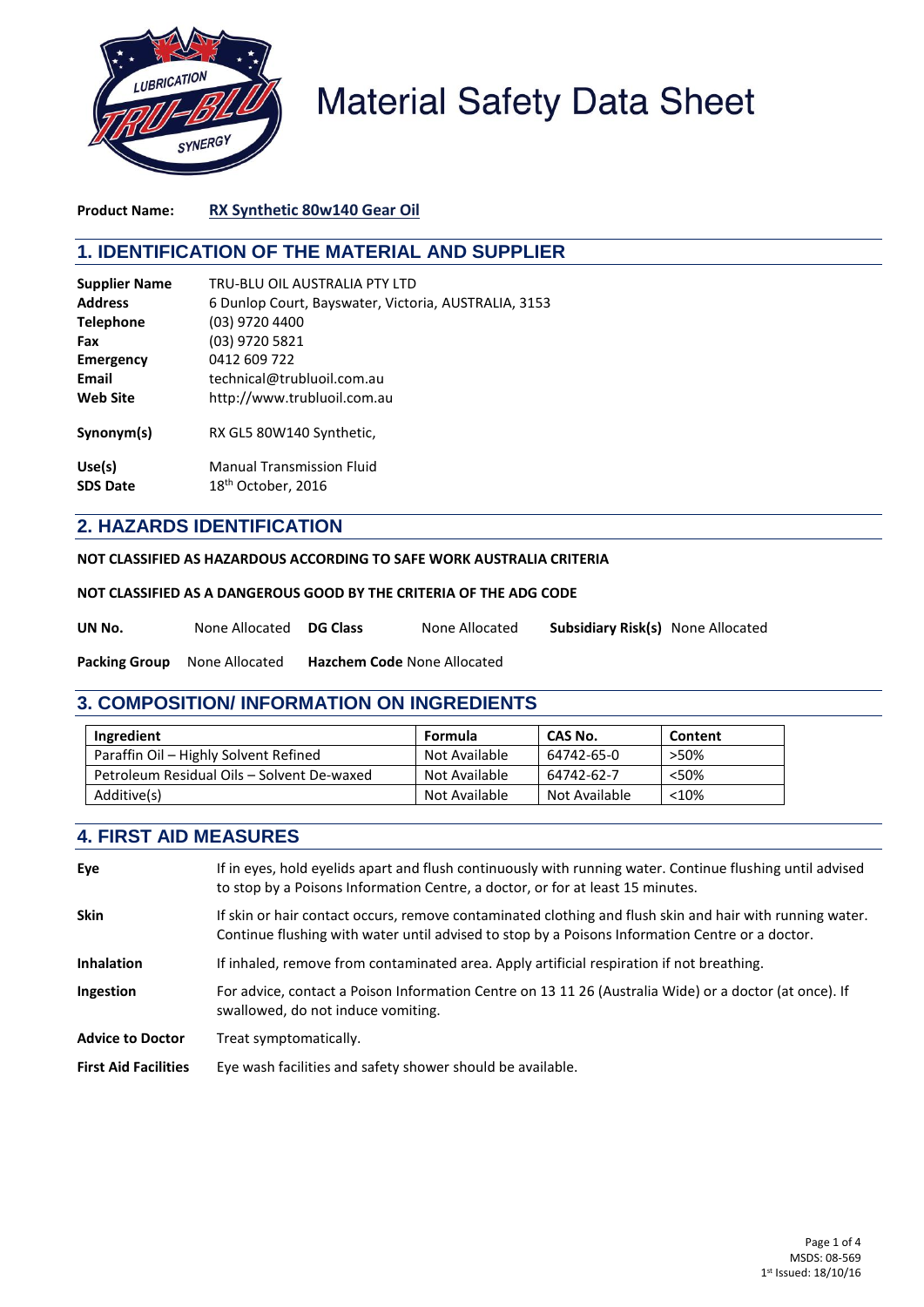# **5. FIRE FIGHTING MEASURES Flammability:** Combustible. May evolve toxic gases (carbon oxides, hydrocarbons) when heated to decomposition **Fire and** Evacuate area and contact emergency services. Toxic gases may be evolved in a fire **Explosion:** situation. Remain upwind and notify those downwind of hazard. Wear full protective equipment including Self Contained Breathing Apparatus (SCBA) when combating fire. Use water fog to cool intact containers and nearby storage areas. **Extinguishing:** Dry agent, carbon dioxide or foam. Prevent contamination of drains or waterways. **Hazchem Code:** None Allocated

#### **6. ACCIDENTAL RELEASE MEASURES**

**Spillage** Use personal protective equipment. Clear area of all unprotected personnel. Ventilate area where possible. Contain spillage, then cover / absorb spill with non-combustible absorbant material (vermiculite, sand, or similar), collect and place in suitable containers for disposal.

#### **7. STORAGE AND HANDLING**

- **Storage** Store in a cool, dry, well-ventilated area, removed from oxidising agents, acids, alkalis, heat or ignition sources and foodstuffs. Ensure containers are adequately labelled, protected from physical damage and sealed when not in use. Check regularly for leaks or spills. Large storage areas should have appropriate fire protection systems. Store as a Class C2 Combustible Liquid (AS1940).
- **Handling** Before use carefully read the product label. Use of safe work practices are recommended to avoid eye or skin contact and inhalation. Observe good personal hygiene, including washing hands before eating. Prohibit eating, drinking and smoking in contaminated areas.

## **8. EXPOSURE CONTROLS/ PERSONAL PROTECTION**

#### **Exposure Standards**

| Ingredient       | Reference | TWA   |            | <b>STEL</b> |     |
|------------------|-----------|-------|------------|-------------|-----|
| Mineral oil mist | SWA (AUS) | $- -$ | 5 mg/m $3$ | --          | --  |
| Mineral Oil Mist | SWA (AUS) | $- -$ | 5 mg/m $3$ | --          | $-$ |

**Biological Limits:** No biological limit allocated.

```
Engineering: Avoid inhalation. Use in well ventilated areas. Where an inhalation risk exists, 
Controls mechanical extraction ventilation is recommended. Maintain vapour levels below the recommended 
                  exposure standard.
```
PPE Wear splash-proof goggles and PVC or rubber gloves. When using large quantities or where heavy contamination is likely, wear: coveralls. Where an inhalation risk exists, wear: a Type A (Organic vapour) respirator. With prolonged use, wear: viton (R) or nitrile gloves and coveralls.

## **9. PHYSICAL AND CHEMICAL PROPERTIES**

| Appearance:             | Dark Amber Coloured Liquid        | Solubility (Water):    | Insoluble                        |
|-------------------------|-----------------------------------|------------------------|----------------------------------|
| Odour:                  | Strong Characteristic Odour       | Density:               | 0.859                            |
| pH:                     | Not Relevant                      | % Volatiles:           | Not Available                    |
| <b>Vapour Pressure:</b> | Not Available                     | Flammability:          | Class C <sub>2</sub> Combustible |
| <b>Vapour Density:</b>  | Not Available                     | <b>Flash Point:</b>    | $180^{\circ}$ C                  |
| <b>Boiling Point:</b>   | Not Available                     | <b>Upper Explosion</b> | Not Available                    |
|                         |                                   | Limit:                 |                                  |
| <b>Melting Point:</b>   | Not Available                     | <b>Lower Explosion</b> | Not Available                    |
|                         |                                   | Limit:                 |                                  |
| Viscosity:              | 17.0 cSt @100°C / 123.9 cSt @40°C | <b>Pour Point:</b>     | $-42$                            |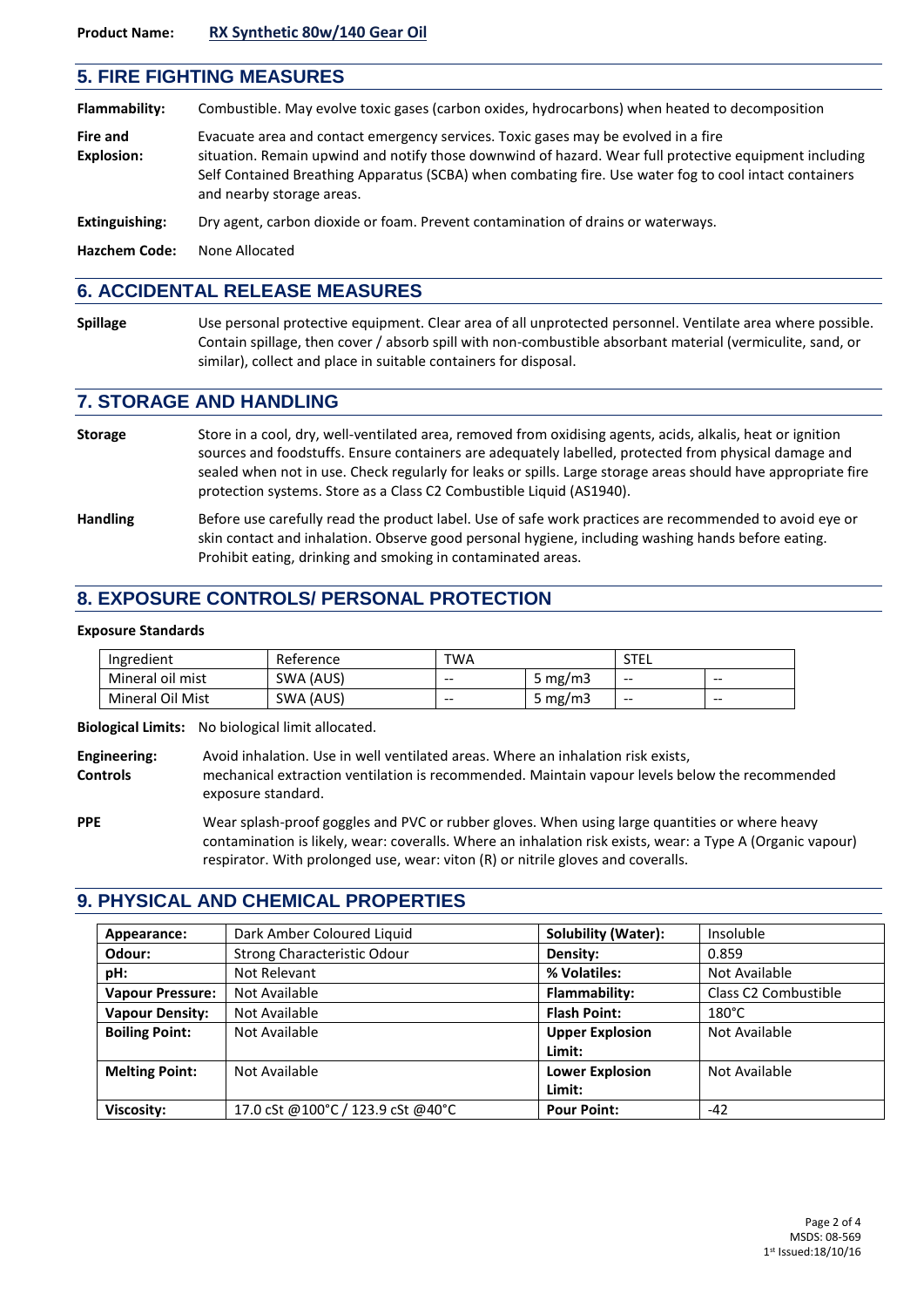#### **Product Name: RX Synthetic 80w/140 Gear Oil**

|                                                              | <b>10. STABILITY AND REACTIVITY</b>                                                                                                      |  |  |  |  |
|--------------------------------------------------------------|------------------------------------------------------------------------------------------------------------------------------------------|--|--|--|--|
| <b>Chemical Stability:</b>                                   | Stable under recommended conditions of storage.                                                                                          |  |  |  |  |
| <b>Conditions to Avoid:</b>                                  | Avoid heat, sparks, open flames and other ignition sources.                                                                              |  |  |  |  |
| <b>Material to Avoid:</b>                                    | Incompatible with oxidising agents (eg. Hypochlorites), acids (eg. nitric acid), alkalis (eg. hydroxides),<br>heat and ignition sources. |  |  |  |  |
| <b>Hazardous</b><br><b>Decomposition</b><br><b>Products:</b> | May evolve toxic gases (carbon oxides, hydrocarbons) when heated to<br>decomposition.                                                    |  |  |  |  |
| <b>Hazardous Reactions:</b>                                  | Polymerization is not expected to occur.                                                                                                 |  |  |  |  |

#### **11. TOXICOLOGICAL INFORMATION**

| <b>Health Hazard</b><br>Summary: | Low toxicity. Use safe work practices to avoid eye or skin contact and inhalation. The<br>mineral oil contained within this product is highly refined and therefore is not classifiable as to its<br>carcinogenicity in humans (IARC Group 3). |
|----------------------------------|------------------------------------------------------------------------------------------------------------------------------------------------------------------------------------------------------------------------------------------------|
| Eye:                             | Low to moderate irritant. Contact may result in irritation, lacrimation, pain and redness.                                                                                                                                                     |
| Inhalation:                      | Low irritant. Over exposure may result in irritation of the nose and throat, with coughing.                                                                                                                                                    |
| Skin:                            | Low irritant. Prolonged or repeated contact may result in mild irritation, rash and dermatitis.                                                                                                                                                |
| Ingestion:                       | Low toxicity. Ingestion of large quantities may result in nausea, vomiting, abdominal pain, diarrhoea, and<br>drowsiness. Aspiration may result in chemical pneumonitis and pulmonary oedema.                                                  |
| Toxicity:                        | Data No LD50 data available for this product.                                                                                                                                                                                                  |

#### **12. ECOLOGICAL INFORMATION**

**Environment:** Mineral oils biodegrade slowly and should not be released to waterways or soil. They can float on water, restricting oxygen exchange with possible asphyxiation of aquatic life. **Ecotoxicity:** Not classified as dangerous to the aquatic environment. **Persistence /** Expected to be inherently biodegradable. **Degradability: Mobility:** Low solubility and is expected to migrate from water to the land. Expected to partition to sediment and wastewater solids.

#### **13. DISPOSAL CONSIDERATIONS**

**Waste Disposal**: Reuse where possible or return to the manufacturer. May be recycled. Do not release to drains or waterways. Contact the manufacturer for additional information

**Legislation**: Dispose of in accordance with relevant local legislation.

#### **14. TRANSPORT INFORMATION**

#### **NOT CLASSIFIED AS A DANGEROUS GOOD BY THE CRITERIA OF THE ADG CODE**

| <b>Shipping Name</b> | None Allocated | Packing Group   | None Allocated <b>Hazchem Code</b> |          | None Allocated |
|----------------------|----------------|-----------------|------------------------------------|----------|----------------|
| UN No.               | None Allocated | <b>DG Class</b> | None Allocated <b>Subsidiary</b>   |          | None Allocated |
|                      |                |                 |                                    | Risks(s) |                |

## **15. REGULATORY INFORMATION**

**Poison Schedule:** A poison schedule number has not been allocated to this product using the criteria in the Standard for the Uniform Scheduling of Drugs and Poisons (SUSDP).

**AICS:** All chemicals listed on the Australian Inventory of Chemical Substances (AICS).